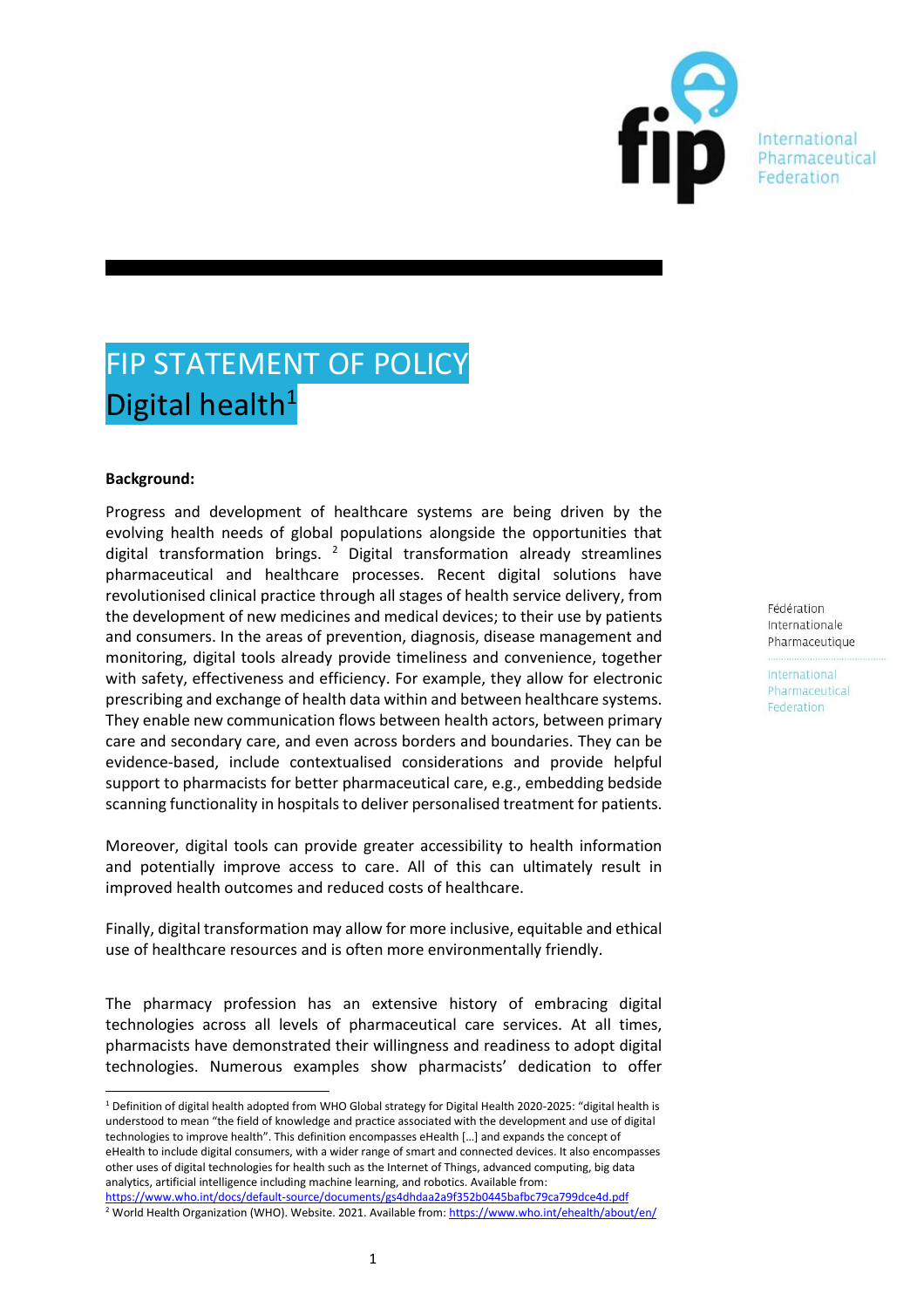

patients the highest standard of health care: for example, the development of automation, e-prescribing, e-dispensing, shared electronic health patient records, decision support tools, telehealth, online presence of community pharmacies, online counselling, chatbots and remote patient adherence monitoring.<sup>3</sup> As custodians of medication management systems, pharmacists have a responsibility to ensure that the use of such technologies is supported by strong regulatory and ethical frameworks.

Pharmacists acknowledge the positive changes in health care that the digital revolution brings and the support it provides them in their daily practice. They welcome the public's interest and engagement in self-management together with the paradigm shift to a "person-centric" care model that this entails. They foster digital solutions for self-management which empower citizens to manage their own health and that of their families and are ready to assist them in improving their health and digital literacy and optimising health outcomes.

Indeed, the expansion of smart wearables and other digital opportunities provides an entry point for feedback on daily health behaviours while creating new relationships between personal data practices and big data politics. However, this may also give rise to ethical and legal concerns in relation to issues such as ownership, privacy, human rights, commercialisation and monetisation of health data. Here, pharmacists have a role to play in helping to guide citizens and support them in making informed healthcare choices involving e-health solutions in their digital journey, while also helping ensure their patients' rights are maintained.4,5

The full potential of digital and technology-enabled solutions cannot be achieved without the implementation of interoperability. Interoperability should be a prerequisite to any digital technology development. The need for internationally recognised interoperability standards in addition to recognised terminology and taxonomy should be strongly advocated. It is the *sine qua non* for a swift and fluid flow of information access, exchange, integration, cooperative use and seamless portability within health information systems all over the world.

The impact of digital transformation in health care is already profound. But given accelerated digital advances and innovations, this impact is expected to gain even greater significance in the future. Digital therapeutics, 3D printing, artificial intelligence, the internet of things, nanotechnology, biotechnology, pharmacogenetics, pharmacogenomics, and predictive and personalised medicine are innovative breakthroughs that can influence pharmacy in the

Fédération Internationale Pharmaceutique

<sup>&</sup>lt;sup>3</sup> Examples will be available at the FIP website under the online digital tools resource centre (under development) and under WHO Digital Health Atlas. 2021. Available from[: https://digitalhealthatlas.org/en/-/](about:blank) 4 International Pharmaceutical Federation (FIP). FIP digital health in pharmacy education: Developing a

digitally enabled pharmaceutical workforce. 2021. Available from: [https://www.fip.org/file/4958](about:blank) <sup>5</sup> The Pharmaceutical Group of the European Union (PGEU). Position Paper on Digital Health. 2021. Available from[: https://www.pgeu.eu/digital-health/](https://www.pgeu.eu/digital-health/)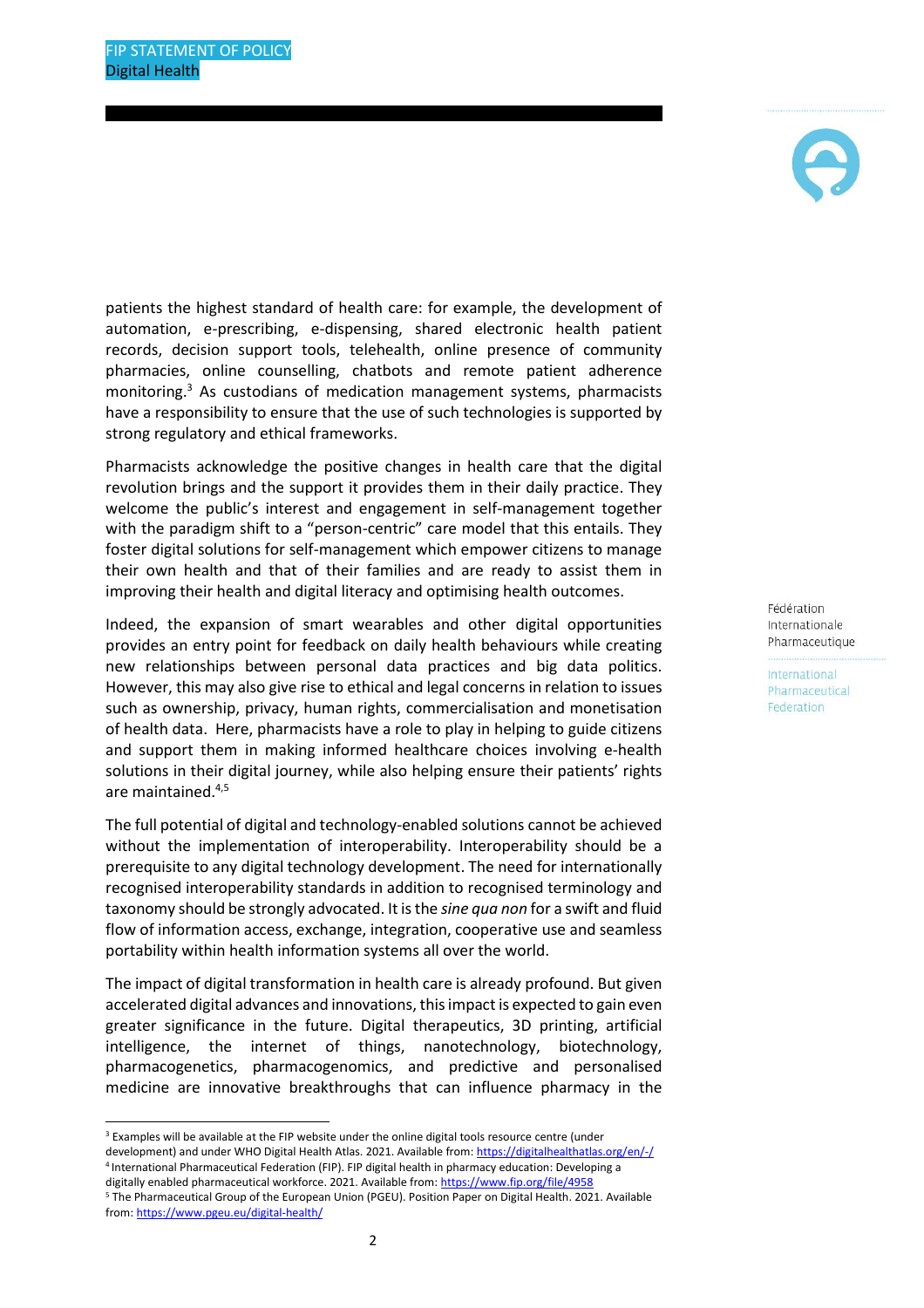

foreseeable future. Image recognition, natural language processing, and virtual and augmented reality can lead to great strides in the healthcare arena. Pharmacists must keep abreast of all these emerging advances, whose immense capabilities have the potential to reshape health care worldwide. Together with their teams and with other healthcare professionals, pharmacists must also take responsibility for maintaining the currency of their digital competencies and skills to harness the benefits of digital innovations. This is most relevant in the context of the pharmacist's recognised role of being responsible and accountable for medication efficacy and safety.

Only a confident, capable, agile and digitally enabled pharmaceutical workforce will be able to leverage the potential of digital health into a sustainable pharmacy ecosystem and tackle the challenges to usher pharmacy into its digitally supported future.<sup>6</sup> The ultimate goal is to reduce inequities in health care and improve health and well-being. This aligns with both FIP Development Goals 20 (Digital health) and 21 (Sustainability in pharmacy)<sup>7</sup> and the United Nations Sustainable Development Goals.<sup>8</sup>

## **AGAINST THIS BACKGROUND, FIP RECOMMENDS THAT:**

#### **Governments and policymakers:**

- 1. Promote the adoption of common international, interoperable digital standards and recognised international terminology and taxonomy to ensure swift and fluid exchange of healthcare data and information and avoid costly interfaces between health information digital systems.
- 2. Engage with pharmacists as healthcare professionals:
	- a. in the digital transformation across all aspects of health care delivery. This includes the design, the specification of parameters and the evaluation of digital health solutions to ensure that they enable the seamless transfer of data and information between pharmacies, primary care and secondary care in the safest way, and that digital health solutions meet the needs of patients and healthcare professionals and providers; and

Fédération Internationale Pharmaceutique

<sup>6</sup> International Pharmaceutical Federation (FIP). FIP Global Competency Framework: Supporting the development of foundation and early career Pharmacists. Version 2. 2020. Available from: [https://www.fip.org/file/4805](about:blank)

<sup>7</sup> International Pharmaceutical Federation (FIP). FIP Development Goals. 2020. Available from: [https://www.fip.org/fip-development-goals](about:blank) 

<sup>8</sup> United Nations (UN). Sustainable Development Goals (SDGs). 2015. Available from: https://sdgs.un.org/goals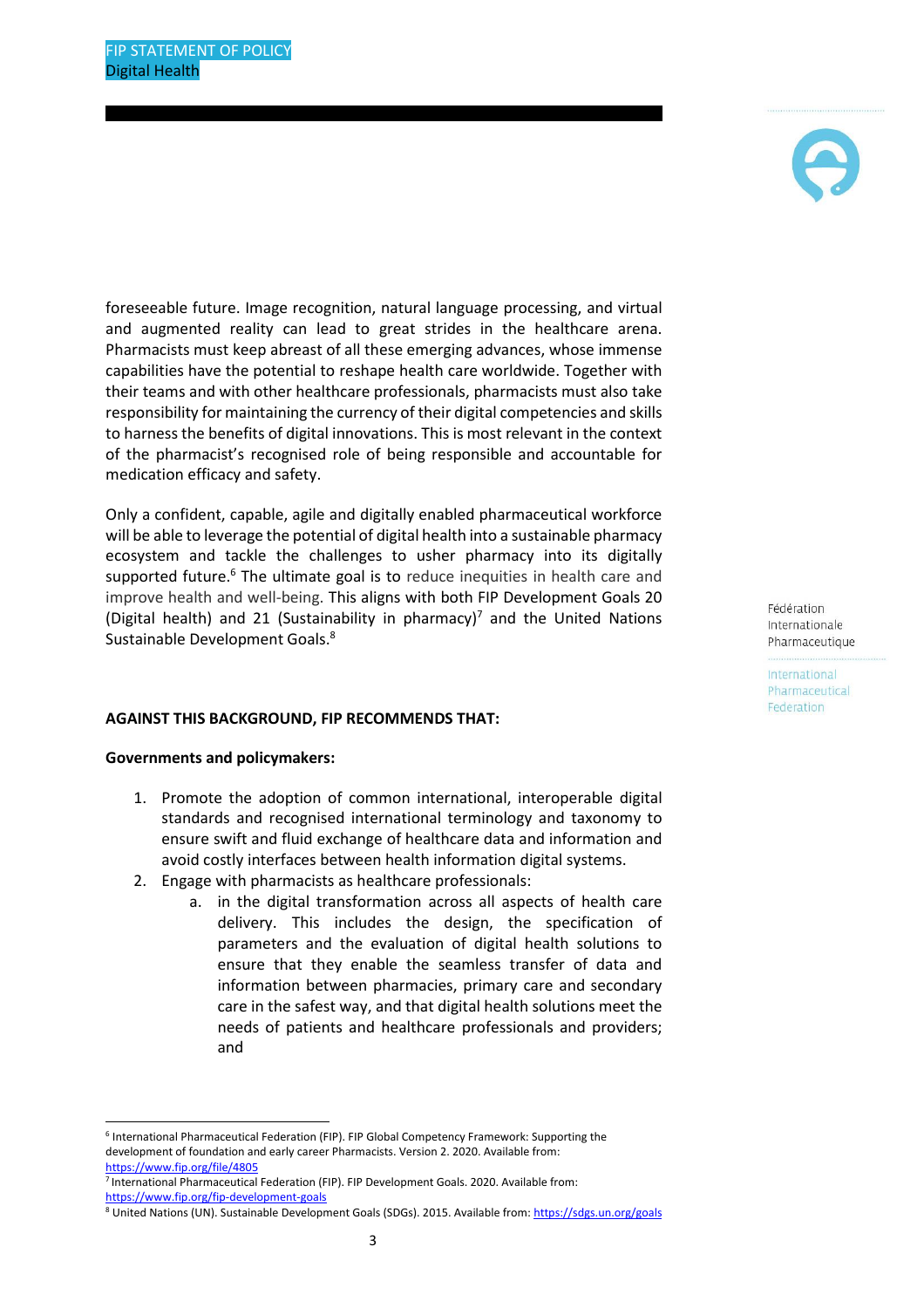- b. in the development of health-related digital transformation policies and services at national, regional or local levels as appropriate.
- 3. Promote and support the deployment of digital technologies within pharmacy that are evidence-based, allow for the continued pharmacistbased professional stewardship of medicines and medical devices, <sup>9</sup> and match the current demands of digitalised health care in respect of data protection, patient data universality, security and privacy.
- 4. Put in place appropriate governance arrangements to ensure that appropriate data and information management practices are implemented within systems and organisations.
- 5. Make sure disruptive technologies and business models are governed to maintain the inherent protections that are in place for the care of populations, alongside delivery of innovation and change that are beneficial to healthcare consumers.
- 6. Enforce appropriate regulation in the use of digital technology for the marketing, promotion and purchase of medicines and medical products. Particular attention should be paid to the digitalisation of the supply chain process for its potential value in terms of improvement of quality and patient safety, counterfeit prevention, more efficient and resilient supply, and further automation of pharmacists' activities.
- 7. Focus on the creation of governance and policies that:
	- a. give public confidence in the use of digital technologies in the provision of healthcare;
	- b. facilitate public health literacy for the adoption of new and emerging digital technologies for improved access to healthcare; and
	- c. empower the public to access their health data and take control over who will have access to their data for improved selfmanagement.
- 8. Encourage and financially support interprofessional education on the use of digital technologies, both at undergraduate and professional levels, to increase health professionals' digital literacy.
- 9. Adjust upskilling and/or reskilling of health workforces through continuing professional development to prepare healthcare professionals to embrace and champion the profound reshaping that emerging technologies will bring to healthcare delivery.
- 10. Ensure healthcare professionals' readiness to adopt and incorporate new digital technologies and collaborate on healthcare interventions where appropriate.

Fédération Internationale Pharmaceutique

<sup>9</sup> International Pharmaceutical Federation (FIP). FIP Position Statement on Emerging technologies and pharmacy practice. 2020. Available from[: https://www.fip.org/file/4874](about:blank)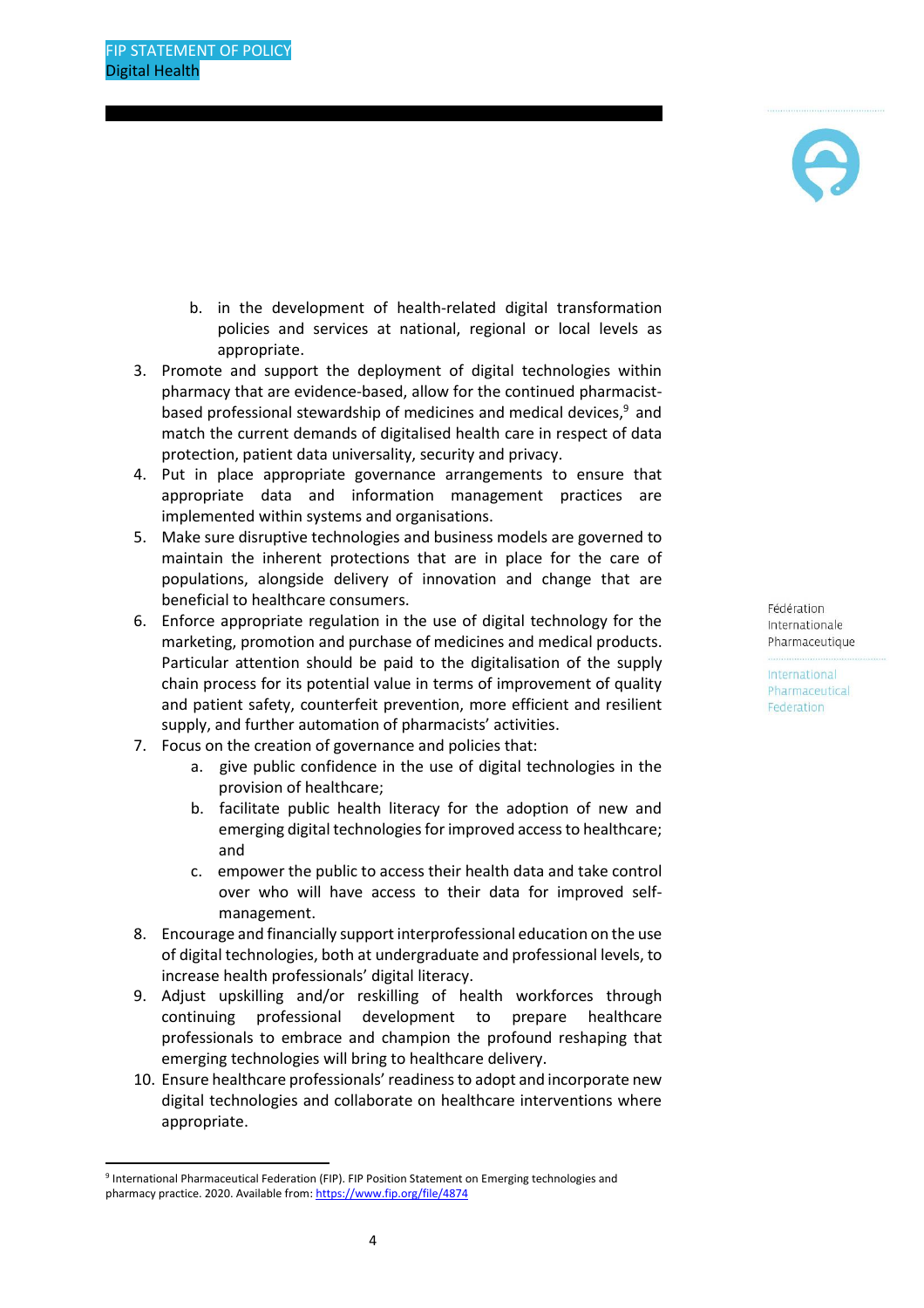

- 11. Allow development of robustly designed, value-based disease registries, with strong emphasis on data quality management, robust procedures to allow access to data and information for research purposes while respecting data privacy and security. Explore the usage of data repositories for research on unmet medical needs, while recognising where digital technologies can meet those needs for better therapeutic outcomes and well-being.
- 12. Introduce and/or amend data protection legislation to allow for robust oversight mechanisms, so that patient consent policies are enforced, and so that patient privacy and confidentiality is appropriately protected at all times. Ensure effective data-sharing agreements and procedures between healthcare facilities' professionals, pharmacies, government or research bodies, and patients so that individualised patients' information cannot be shared without their express authorisation.
- 13. Make the development and refinement of pharmacist-led digital technologies for pharmaceutical care a research priority for funding in order to improve patient outcomes.
- 14. Promote and evaluate innovative remuneration models $10$  for digital health services to enable sustainable pharmacist-led use of digital technologies for pharmaceutical care to benefit patients.

## **FIP member organisations:**

- 1. Together with other healthcare professionals' organisations and supportive patient's associations, advocate interoperability via a digital standard in health and for globally accepted terminology related to health.
- 2. Partner with standard development organisations to ensure that the views and needs of the profession and best interests of patients are addressed in the development of digital health standards.
- 3. Encourage pharmacists to work collaboratively and cooperatively with other healthcare professionals to use digital technologies in the provision of pharmacy services to citizens.
- 4. Encourage the adoption of digital technologies that are interoperable and that enable the safe, effective, economical and appropriate use of medicines.
- 5. Help pharmacists develop frameworks to assess and review the implementation of digital technologies in their practice.
- 6. Support pharmacists to stay up to date with emerging technologies and recent developments in digital health, demonstrating their use in

Fédération Internationale Pharmaceutique

<sup>&</sup>lt;sup>10</sup> International Pharmaceutical Federation (FIP). Statement of Policy on the sustainability of pharmacistdelivered professional services through viable remuneration models. 2020. Available from: [https://www.fip.org/file/4934](about:blank)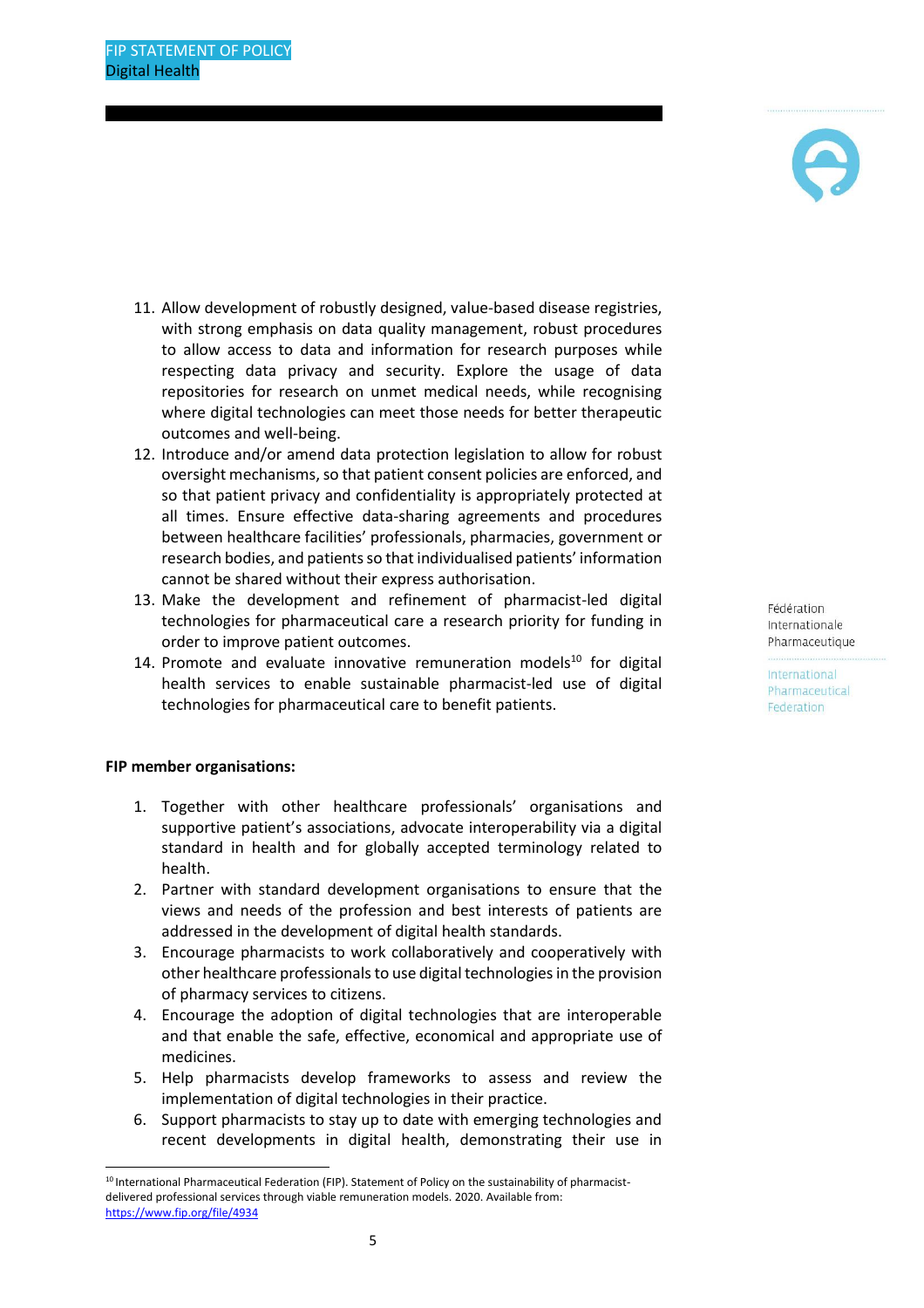

practice with real-life examples on improving care and solving existing medicine-related problems.

- 7. Promote the profile of pharmacists in leadership positions in digital health. Share their experiences and insights to help inform strategies on how to better support pharmacists in the application of digital technologies in pharmacy practice; consider the introduction of the position of chief pharmacy information officer to augment the position of chief medical information officer in hospitals as a means of promoting increased digitalisation.
- 8. For the benefit of continued medicine development, contribute to the development of evidence generation and capture through digital means throughout a medicine's lifecycle.
- 9. Contribute to the development of criteria for the evaluation and certification of digital technologies in pharmacy practice.
- 10. Encourage and facilitate collaboration between pharmacists, technology and innovation experts, patients and other digital health stakeholders at national and international levels.
- 11. Support regulators and policymakers to develop a national strategy for the uptake of digital technologies in pharmacy services that benefit patients, and challenge governments and policymakers to provide the right regulation and remuneration for appropriate digital services. Such digital services should facilitate the electronic transfer of data and patient information between episodes and locations of care, e.g., hospital admission and discharge.
- 12. Work with other healthcare representative organisations and patient representative associations in developing public policies on digital health to promote the integration of pharmaceutical services into national and international digital health architectures.
- 15. Encourage specialisation in digital health and advocate its integration as a core part of national education strategies. Partner with education institutions and providers to increase pharmacists' digital literacy. Develop and provide pre- and post-graduate courses on upskilling in digital health and prepare pharmacists to lead and champion the profound reshaping that emerging technologies will bring to healthcare delivery in the near future.
- 16. Encourage pharmacists to upskill their pharmaceutical teams in digital literacy and utilise digital technologies in their pharmacy organisations to improve efficiency and meet the demands of health care.
- 17. Encourage interprofessional research on digital health at a national and international level.

**Pharmacy academic institutions:**

Fédération Internationale Pharmaceutique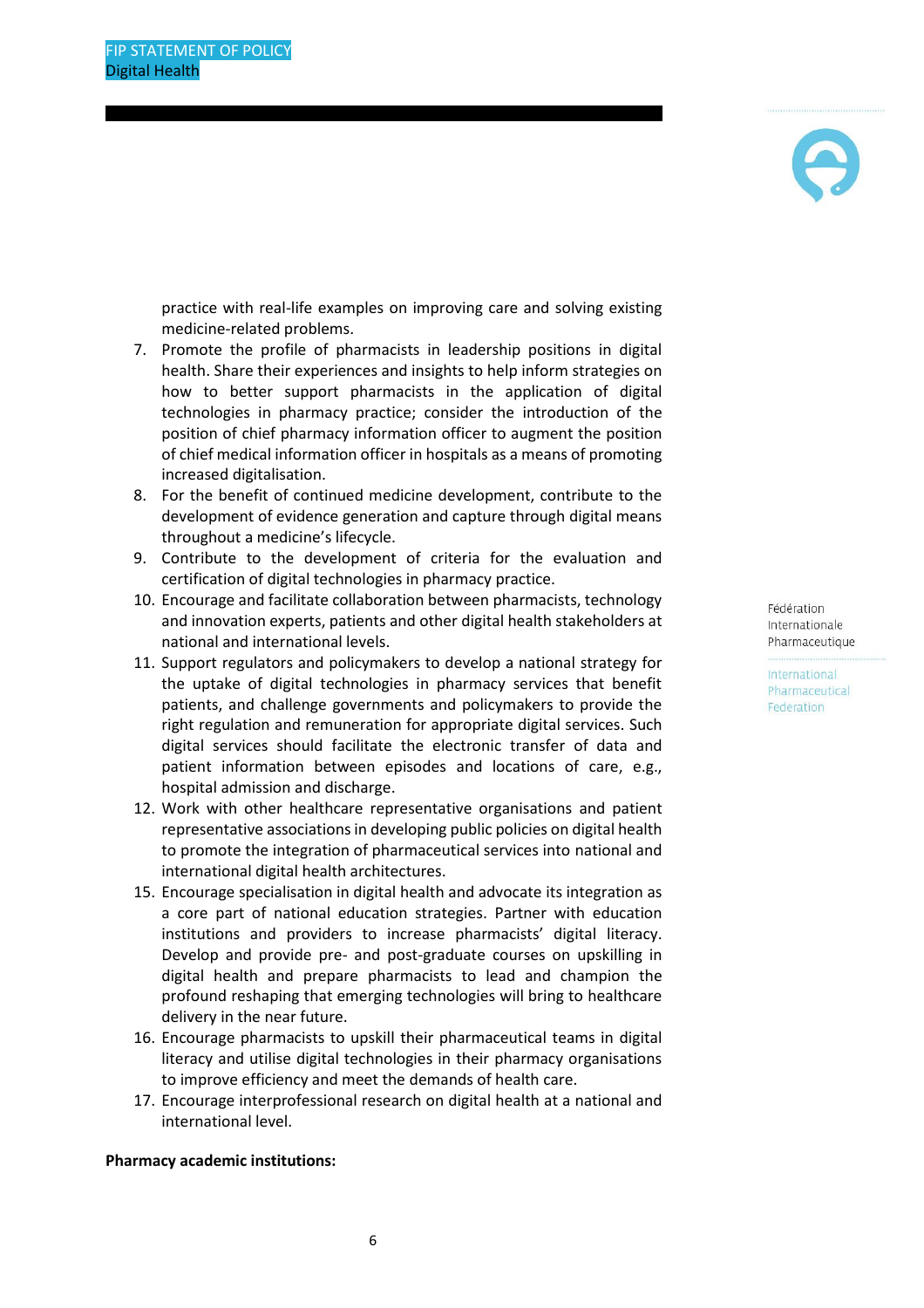- 1. Support pharmacy organisations in developing standards for digital health education.
- 2. Ensure that pharmacy and pharmaceutical sciences students graduate with adequate knowledge and skills in digital health. Adapt the curriculum with regular and systematic appraisal of the needs of the pharmacy workforce.
- 3. Equip pharmacy and pharmaceutical sciences students with the necessary skills in reflective practice to ensure that they are ready to adapt and embrace competency development aligned to the digital transformation of healthcare delivery in an ethically competent manner.
- 4. Collaborate with stakeholders in the digital health space to provide practice, experiential learning and career opportunities for the current and future workforce.
- 5. Increase digital literacy competencies and the digital health knowledge of pharmacy educators and academic staff to deliver effective digital health education. Institutions should work with stakeholders, such as regulatory bodies, to develop a digital health competency framework, develop a core curriculum and assessment process for pharmacy students, graduates and qualified pharmacists, and maintain a repository of educational examples.
- 6. Lead the adoption of digital technologies for health care by portraying change leadership and bridging practice and education.
- 7. Develop the research and innovation capacity of pharmacy educators and academic staff, and provide a platform for sharing research results in the field of digital health.
- 8. Collaborate with professional bodies to develop e-training for suitable continuing professional development in the pharmacy profession, in addition to advocating digital transformation in health care.
- 9. Collaborate with other academic institutions for all healthcare professionals to establish a common knowledge platform for digital competency across all healthcare disciplines.

## **Pharmacists:**

- 1. Together with other healthcare professionals' representatives, advocate globally accepted terminology standards in health care.
- 2. Assess the added value of novel digital technologies through critical digital benchmarking and test their digital interoperability to ensure their suitability for use in pharmacy. Where possible, assist patients to do the same. Consider the use of pharmacoeconomic appraisal methods to assess the added value of digital transformation.

Fédération Internationale Pharmaceutique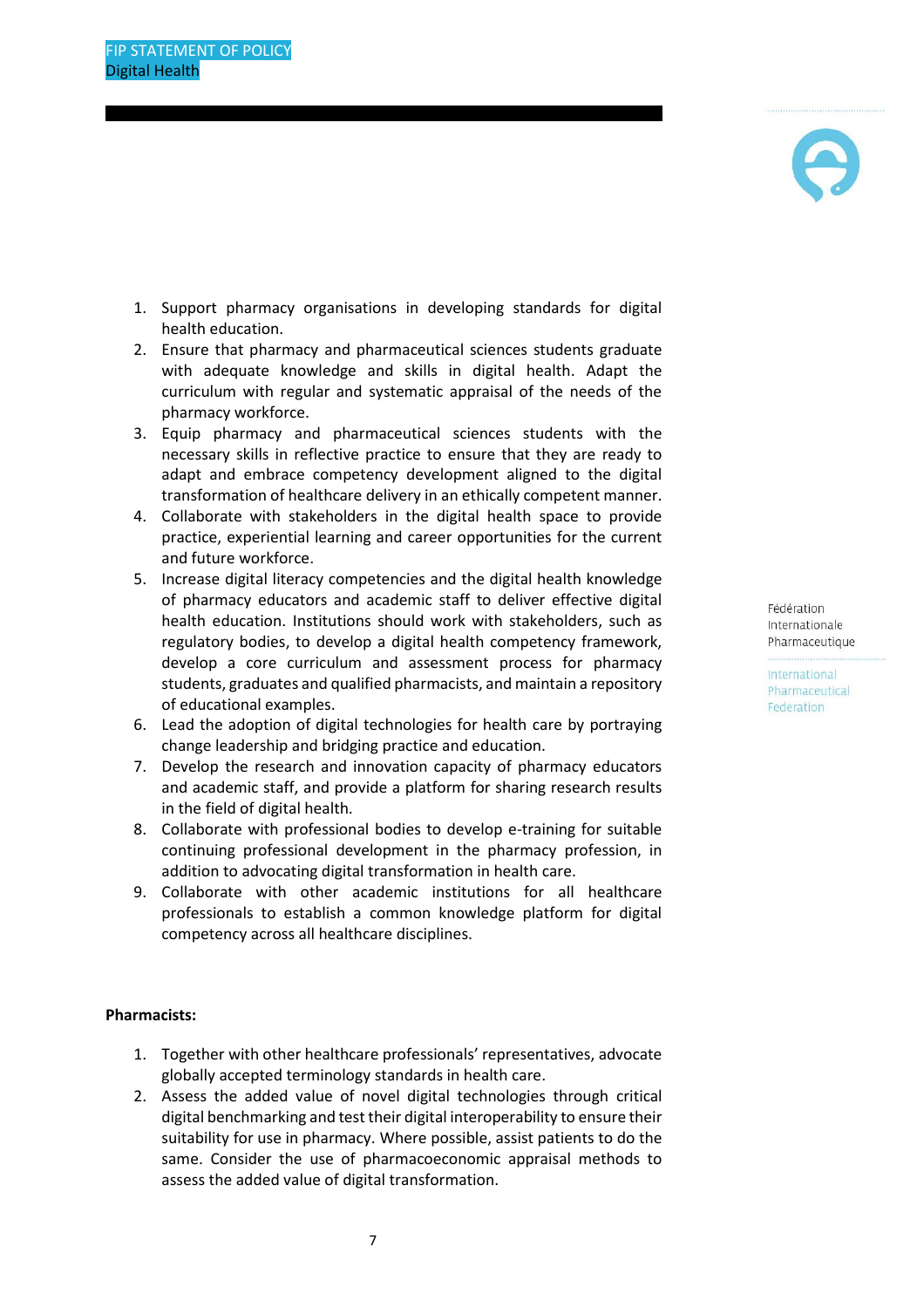

- 3. Be a driving force in incorporating evidence-based digital technologies into daily practice. Make sure those technologies are interoperable with the existing digital environment. Check that these technologies are compliant with existing regulations and ethical principles, and that they respect patients' privacy, confidentiality, consent and permission when utilising their digital health data.
- 4. Identify, manage, organise, store and share digital information in respect of the principles of information management, data security, privacy and confidentiality, according to local legislation. Ensure that data and information are maintained and stored securely to mitigate against loss or damage.
- 5. Ensure that the pharmacy workforce has the appropriate digital knowledge and skills to better inform decisions when implementing digital technologies and to critically appraise new developments. Keep abreast of digital breakthroughs to be prepared to usher the profound reshaping that emerging technologies will bring to healthcare delivery in the near future.
- 6. Adopt reflective practice to ensure a willingness to adapt and embrace competency development aligned to digital transformation as well as a readiness to continually improve health service delivery in an ethical manner in the context of digital health.
- 7. Facilitate and encourage patients' digital literacy, with attention to principles of equity. Explain and discuss the benefits and implications of digital health technologies being used in their care so that they feel empowered to make informed choices. Address misinformation.
- 8. Where applicable, participate in digital health services that promote health outcomes, and engage with digital technologies (e.g., social media platforms and mobile applications) to facilitate discussions with patient and others.
- 9. Advocate the benefit of all incorporated digital technologies within the pharmaceutical team so that they are adopted and, where relevant, used by all.
- 10. Educate and encourage healthcare teams to embrace digital technologies and systems that maximise efficiency and support intraand interprofessional clinical collaboration.
- 11. Collaborate with other healthcare professionals and stakeholders in the assessment, certification and implementation of digital technologies that optimise health care.
- 12. Challenge policymakers and pharmacy organisations to support the implementation of digital technologies as appropriate.

Fédération Internationale Pharmaceutique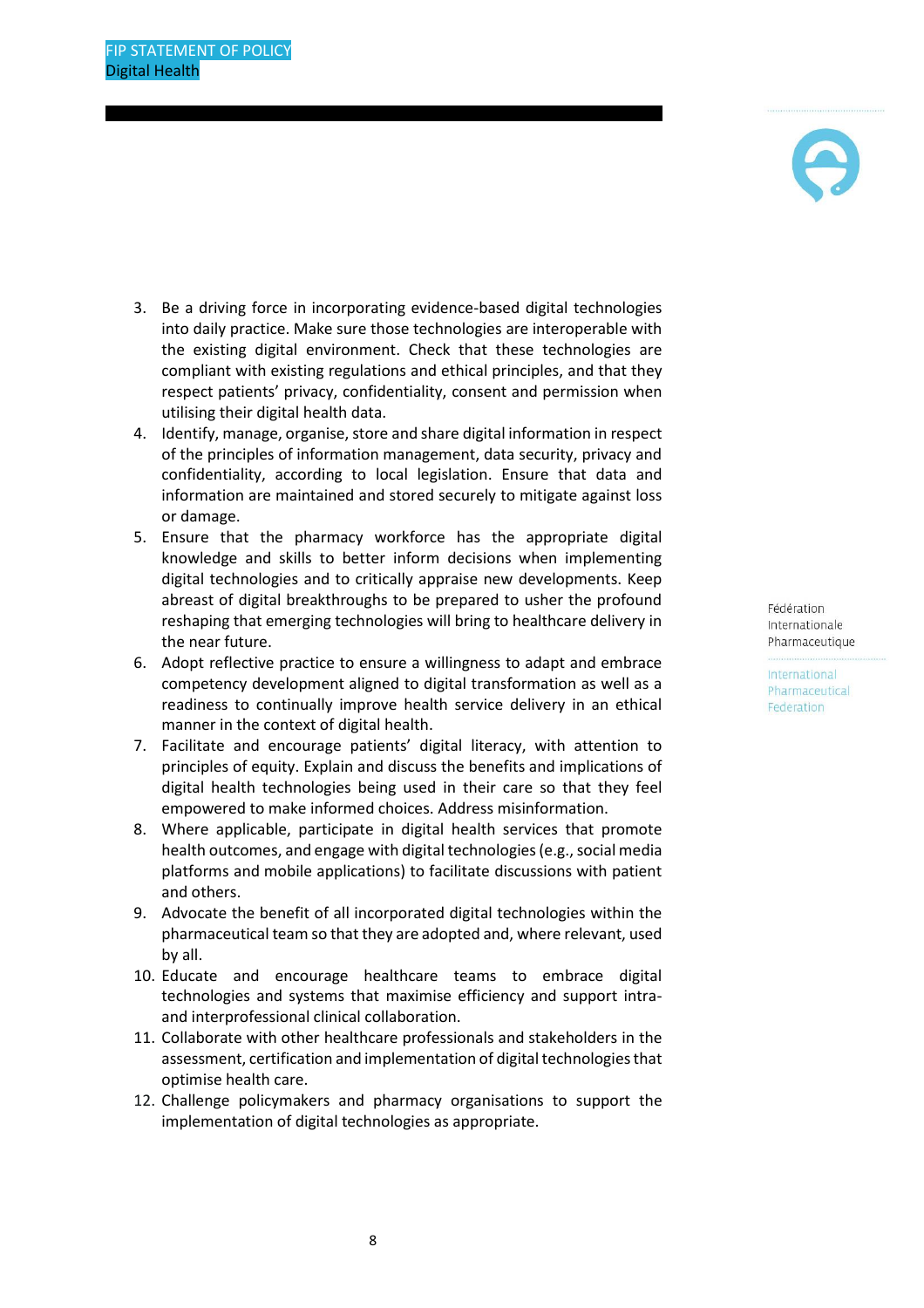

#### **AGAINST THIS BACKGROUND, FIP COMMITS TO:**

- 1. Advocate to the World Health Organization, the United Nations, the World Health Professions Alliance, other international healthcare professional associations, patients' associations, international digital health solution consortia and other relevant international stakeholders — for the adoption of common digital standards and common terminologies to enhance interoperable e-health solutions within health information systems and to facilitate health information exchange among countries at a global level.
- 2. Develop international strategies to promote among its member organisations the importance of interoperable digital technology in providing high-quality, patient-centred digital pharmaceutical care to ensure accessible, safe and rational use of effective medicines.
- 3. Support its member organisations to develop educational resources and standards covering appropriate digital health literacy. These resources should outline good practice and affordable solutions, and be a support for digital health education.
- 4. Advocate, collectively with the other healthcare professionals, on national and international levels, the digital advancement of the profession. Focus should be given to digital breakthroughs and other emerging technologies and applications so as to prepare the pharmacy workforce to champion and lead the profound reshaping these will bring to healthcare delivery in the near future.
- 5. Advocate the pharmacy profession's ability to embrace digital technologies, and pharmacists' capabilities as agents of change in leading projects of high magnitude to optimise healthcare.
- 6. Promote a positive attitude towards digital health and the possibilities digital transformation can bring to enable safe, efficient, accessible and cost-effective healthcare.
- 7. Support its member organisations to challenge the pharmacy profession, policymakers and regulators in their countries to resource and harness the potential of pharmacy via the full scope of pharmaceutical care. While welcoming and embracing digital technologies, remain a strong advocate and supporter of patient data privacy, personalised care and patient safety.
- 8. Support the exchange of experiences and success stories among its member organisations and countries with an emphasis on developing countries.
- 9. Identify and celebrate its member organisations and countries that have successfully developed and implemented value-adding digital technologies, where there have been demonstrable benefits to patient and health system outcomes.

Fédération Internationale Pharmaceutique